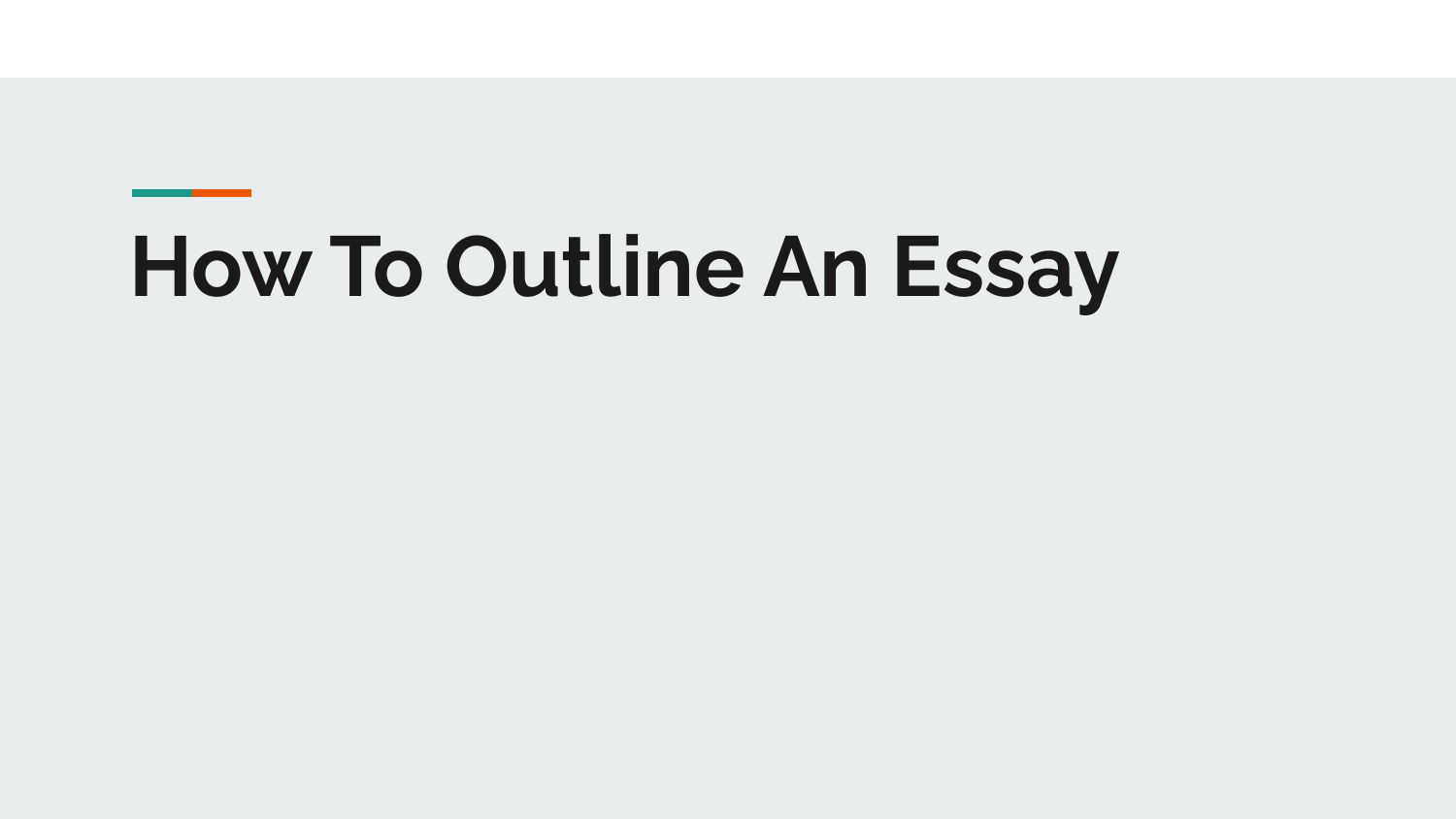## **Step 1: Brainstorming**

- Brainstorming is a great way to help you figure out your claim and what will support it!
- Claim: what you are trying to explain or prove in your essay
- Your *main* goal in brainstorming: figure out what pieces of evidence will guide your paper
- Try:
	- Jotting down what inspires you about your topic on a piece of paper
	- Write down all the "reasons" that you could use to prove your claim
- The final step in Brainstorming is to choose what works best for your claim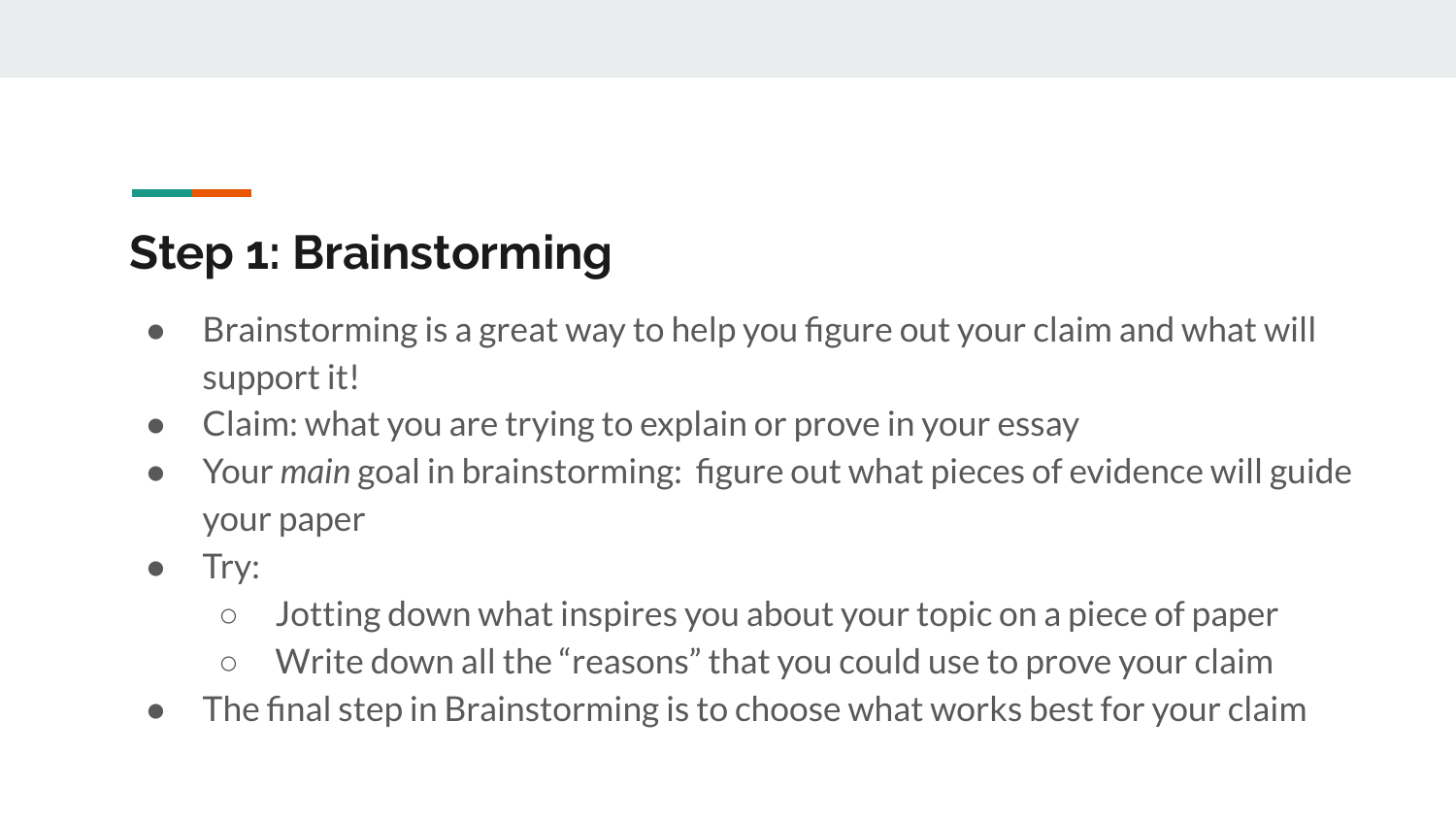## **Step 2: Outlining Your Thesis**

- 3 Step modifiable thesis outline
	- $\circ$  Your thesis can be outlined like this: "Blank1 is blank2 because of blank3, blank4, and blank5"
- This is where the brainstorming comes in handy y'all!
- **Blank 1** is your topic
	- "**Cookie Dough Ice cream** is blank2 because of blank3, blank4, and blank5"
- **Blank 2** is what you are trying to prove about your topic (your opinion or the side you are taking)
	- "Cookie Dough Ice cream is **the best flavor of ice cream** because of blank3, blank4, and blank5"
- **Blanks 3, 4, and 5** are the reasons that you brainstormed (choose your favorites)
	- "Cookie Dough Ice cream is the best flavor of ice cream because it **has cookie dough as an extra bonus to the actual ice cream**, **a warm vanilla flavor**, **a nostalgic childhood feel**."